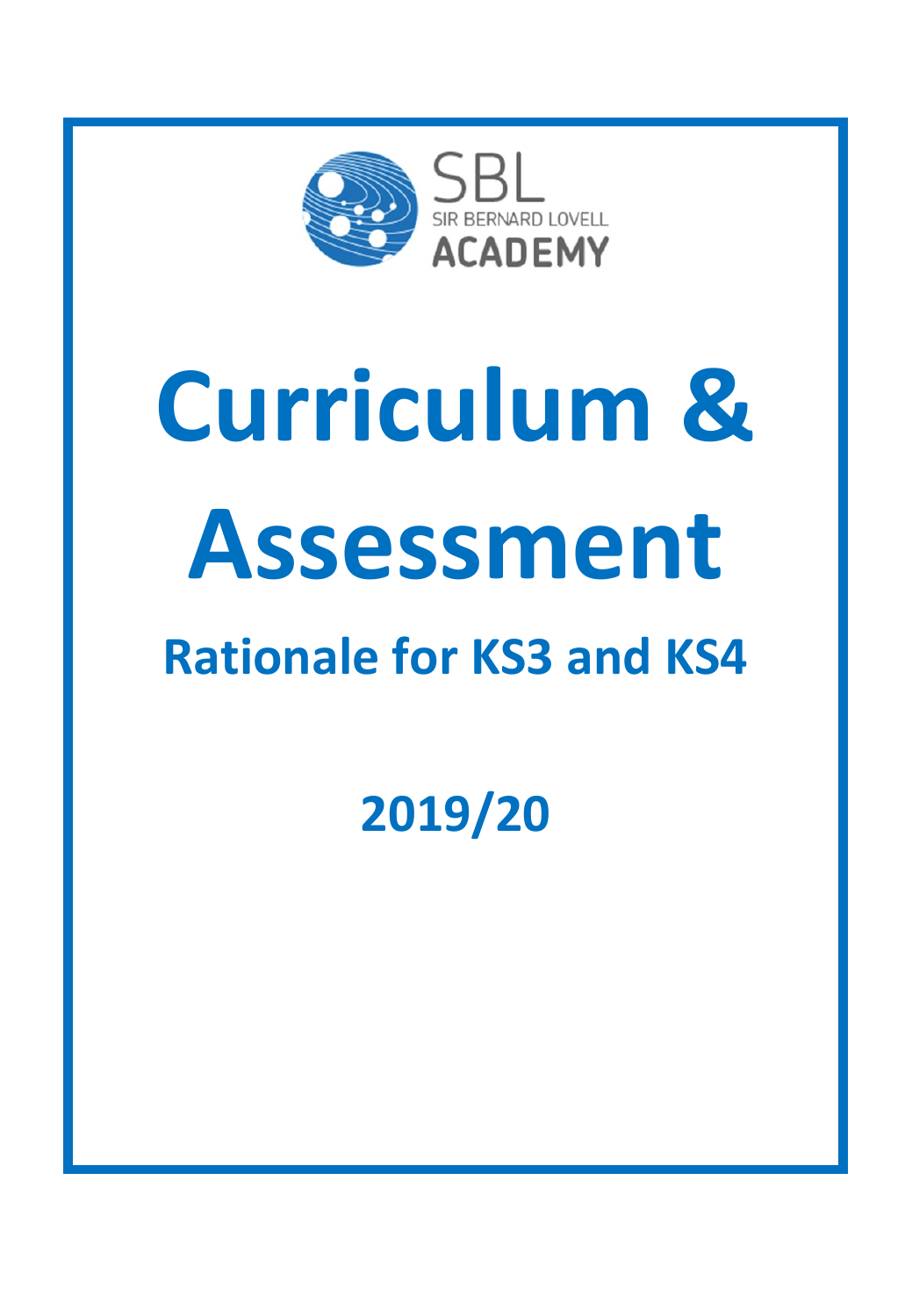# **Introduction:**

## Principal's vision



SBL Academy aspires to be a high quality learning environment with learning and progress at the heart of our community. We promote aspiration, care and respect and high standards to be central features of school life. We want every member of our student community to leave our school with the necessary skills, attributes, empathy, knowledge and qualifications required to be highly successful, well-rounded, thoughtful and reflective adults who contribute and flourish as a result of an ambitious learning experience that motivates and facilitates growth. Students will, as a result, be ready to contribute positively to our dynamic local, national and international community– wherever the future takes them.

Encouraging high standards of behaviour, excellent school attendance, enjoying a wide range of rich experiences and giving children hope and aspiration for the future are also key elements in making sure that students are equipped to do well. At SBL we strongly believe that this is a shared responsibility with parents and carers. To that end, we have every wish to work closely and supportively with this important part of our wider school community.

# **1. Curriculum Aims**

We want our curriculum to inspire and challenge all learners and prepare them for the future. Our aim is to develop a coherent curriculum that builds on student's experiences in the primary phase and that helps all young people to become successful learners, confident individuals and responsible citizens who can contribute to their community into the future, wherever that might be - locally, nationally or internationally.

SBL Academy's curriculum strives to:

- ✔ Be a learning environment that is, above all else, **inspiring**.
- $\vee$  Provide equal access for all students to a full range of learning experiences beyond statutory guidelines, both in and out of the curriculum.
- $\vee$  Progress, build and challenge from the primary school experience of our students, wherever possible.
- $\vee$  Help students develop lively, enquiring minds, the confidence to question and argue rationally and the ability to use the knowledge they have and apply it to tasks and physical skills.
- $\vee$  Help students understand the world in which they live.
- $\vee$  Offer a diverse range of advice, inspiration, challenge and a healthy mix of success and failure to facilitate human growth and development for all students.
- $\vee$  Help students to develop personal values, respect for the faith of others and an acceptance that people in our own community, country and world community have a range of beliefs and different ways of life.
- $\checkmark$  Take into account each individual's potential, disadvantage and wider physical need.
- $\vee$  Develop a specific curriculum for key stage 3 (years 7, 8 and 9) which will build on the core skills of numeracy and literacy and develop the knowledge, understanding, character and skills of all students.
- $\vee$  Allow every student to follow a route that could lead to university or other higher education institution through one of our KS4 pathways and our post 16 experience. This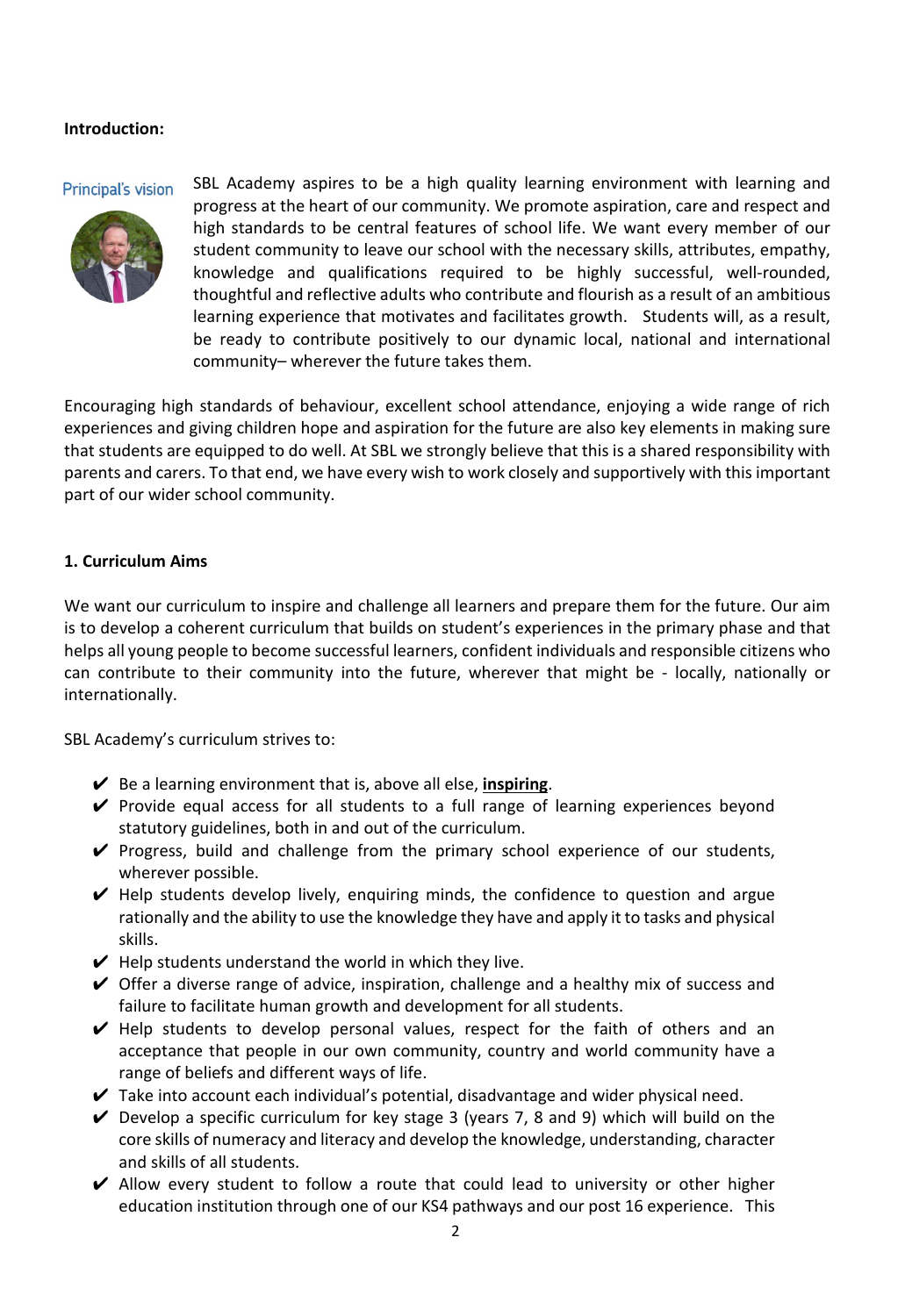KS3 to KS5 experience will challenge students and meet the needs of the wider communities in our region and the UK as a whole.

- $\vee$  Lead to qualifications that are valued by employers and by higher education as well as promote human growth and development.
- $\checkmark$  Ensure continuity and progression during each year and between phases therefore increasing students' choice and opportunity. Prepare students to make informed and appropriate choices at the end of KS3, KS4 and post 16.
- $\vee$  Design a post-16 curriculum which is not constricted by the curriculum offer from the school alone but incorporate other schools/providers which may be in partnership with the school.
- $\checkmark$  Fulfil statutory requirements.



Specifically, we want our curriculum to help our students to:

- $\vee$  Rise to challenges and stretch them to achieve their potential;
- $\vee$  Achieve high standards and make good progress as a minimum;
- $\triangleright$  Enable those falling behind to narrow the gap and catch up with their peers;
- $\vee$  Be able to use high quality day-to-day skills, including spoken and written literacy, numeracy and IT skills as well as providing practical opportunities to demonstrate skills and understanding;
- $\vee$  Enjoy and be committed to learning, to 19 and beyond.

**Local Context:** The area above are areas of focus for us because, experience shows that many of our students do not join us with these skills embedded in an age appropriate way in Year 7. We intend that our subject and wider provision addresses these areas so that, increasingly, students leave us confident, prepared and able to tackle the challenges of 21st century life.

Equally, we know that our local labour market welcomes these skills and attributes. Higher Education, Further Education and to an extent, apprenticeships require these characteristics and virtues as basic starting points for many courses.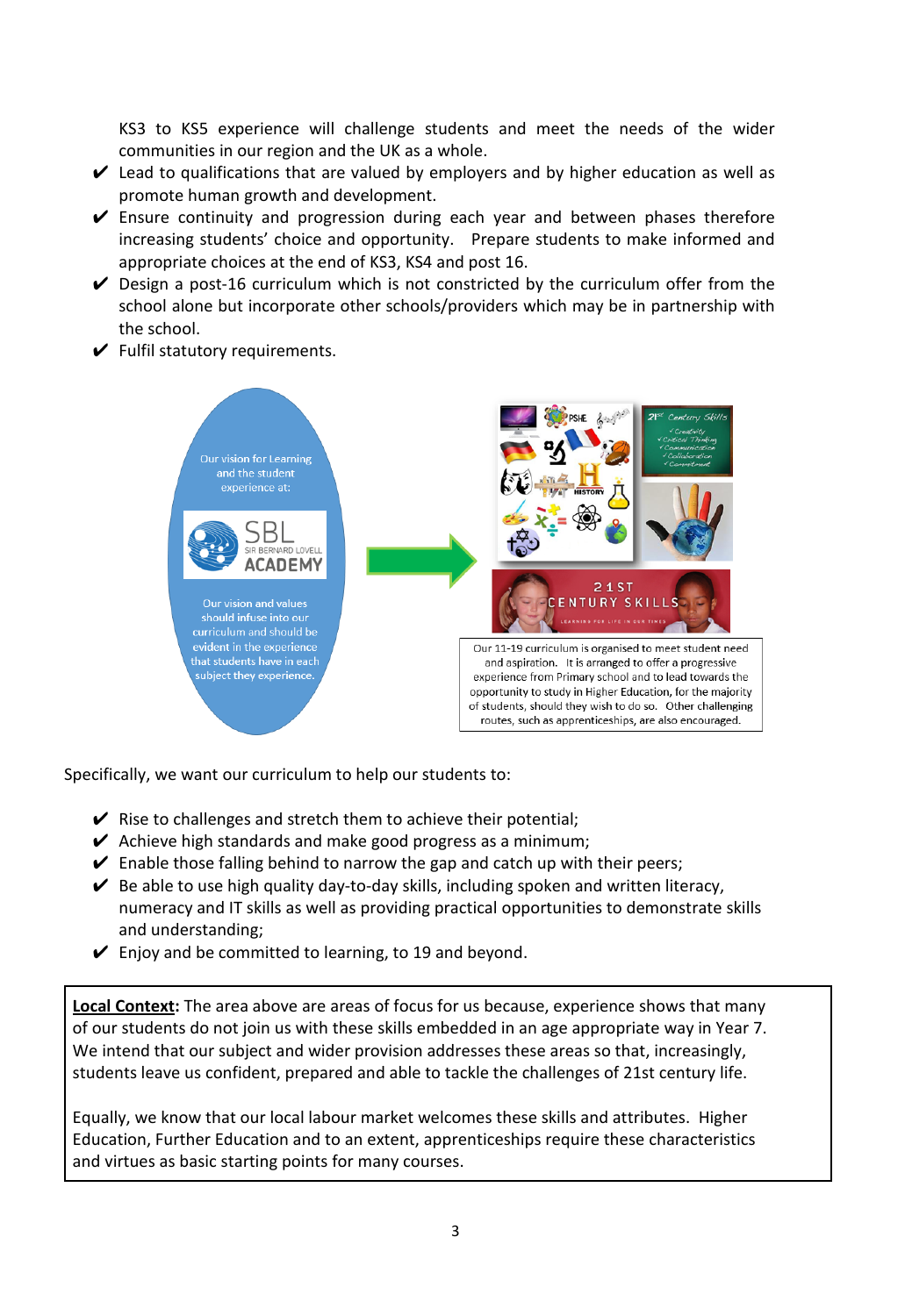As we strive to meet these aims we also want to meet the following criteria:

- ✔ We want to become a regional centre of excellence in learning where everyone is committed to excellence and continuous improvement;
- ✔ To see our students exceed national standards in achievement, attainment and progression; **SBL**<br>ACADEMY
- $\vee$  To prepare all students for a successful adult and working life in a 21st century, global society;
- $\checkmark$  To involve the community, parents/carers, friends and institutions for the betterment of our staff and students;

In formulating our educational vision and resulting curriculum design for SBL Academy, we recognise that:

- $\vee$  The world inhabited by our students when they are adults will be different to the world of today;
- $\vee$  The pace of change is increasing, hence we must help students to be flexible and to adapt;
- $\vee$  Young people have, and will have increasingly greater access to information and learning material, independent of our school;
- $\vee$  The current curriculum defined in subject terms is not always well suited to equipping every young person with the

| Our exam board for GCSE English Language and GCSE English Literature is AQA.<br>http://www.aga.org.uk/subfects/english/acse<br>English at KS4 is taught over 9 lessons a fortnight. We aim to create confident, curious, articulate                                                                                                                                                                      |                                                                                                     |  |  |
|----------------------------------------------------------------------------------------------------------------------------------------------------------------------------------------------------------------------------------------------------------------------------------------------------------------------------------------------------------------------------------------------------------|-----------------------------------------------------------------------------------------------------|--|--|
|                                                                                                                                                                                                                                                                                                                                                                                                          |                                                                                                     |  |  |
| Students will read a range of literary and non-literary texts from different times and places. They will<br>have opportunities to explore their creativity through their own writing of fiction and non fiction and<br>they will be encouraged to develop their spoken language through a variety of formal and informal<br>tasks.                                                                       | learners and to make English an enjoyable and challenging subject where every one of us gives 100%. |  |  |
| Students sit exams at the end of the two year course.<br>English Language is assessed through 2 exam papers both lasting 1 hour and 45 minutes.                                                                                                                                                                                                                                                          |                                                                                                     |  |  |
| Students will also complete a spoken language assessment which consists of a 10 minute presentation                                                                                                                                                                                                                                                                                                      |                                                                                                     |  |  |
| to a small audience.                                                                                                                                                                                                                                                                                                                                                                                     |                                                                                                     |  |  |
| English Literature is assessed through 2 exam papers. Paper 1 lasts 1 hour and 45 minutes. Paper 2<br>lasts 2 hours and 15 minutes.                                                                                                                                                                                                                                                                      |                                                                                                     |  |  |
|                                                                                                                                                                                                                                                                                                                                                                                                          |                                                                                                     |  |  |
| <b>GCSE English Language</b>                                                                                                                                                                                                                                                                                                                                                                             | <b>GCSE English Literature</b>                                                                      |  |  |
| Reading fiction (Paper 1)                                                                                                                                                                                                                                                                                                                                                                                | "Macbeth" by Shakespeare (Paper 1)                                                                  |  |  |
| Descriptive writing (Paper 1)                                                                                                                                                                                                                                                                                                                                                                            | "A Christmas Carol" by Dickens (Paper 1)                                                            |  |  |
| Narrative writing (Paper 1)                                                                                                                                                                                                                                                                                                                                                                              | "An inspector Calls" by Priestley (Paper 2)                                                         |  |  |
| Reading non-fiction (Paper 2)                                                                                                                                                                                                                                                                                                                                                                            | Love and Relationships' - poetry anthology                                                          |  |  |
| Writing to express viewpoint -                                                                                                                                                                                                                                                                                                                                                                           | (Paper 2)<br>Unseen poetry (Paper 2)                                                                |  |  |
| letter/speech/essay/leaflet/article (Paper 2)                                                                                                                                                                                                                                                                                                                                                            |                                                                                                     |  |  |
|                                                                                                                                                                                                                                                                                                                                                                                                          |                                                                                                     |  |  |
|                                                                                                                                                                                                                                                                                                                                                                                                          |                                                                                                     |  |  |
| Home Study<br>At KS4 the expectation is that students complete a minimum of 2 x 60 minutes Home Study each week.                                                                                                                                                                                                                                                                                         |                                                                                                     |  |  |
| (English = English Language and English Literature)                                                                                                                                                                                                                                                                                                                                                      |                                                                                                     |  |  |
| We recommend that students spread Literature revision evenly throughout the week and spend 15                                                                                                                                                                                                                                                                                                            |                                                                                                     |  |  |
| minutes every single day rotating the set texts. Knowledge organisers are provided to help students                                                                                                                                                                                                                                                                                                      |                                                                                                     |  |  |
| learn the key context, themes, quotations, character and plot details for each set text.                                                                                                                                                                                                                                                                                                                 |                                                                                                     |  |  |
| <b>Recommended online resources</b>                                                                                                                                                                                                                                                                                                                                                                      |                                                                                                     |  |  |
| We have a revision site for students to use at home. https://sblelevens.wordpress.com/                                                                                                                                                                                                                                                                                                                   |                                                                                                     |  |  |
| https://www.youtube.com/user/mrbruff<br>https://www.bbc.com/education/exampees/zebchv4                                                                                                                                                                                                                                                                                                                   |                                                                                                     |  |  |
|                                                                                                                                                                                                                                                                                                                                                                                                          |                                                                                                     |  |  |
| https://senecalearning.com/                                                                                                                                                                                                                                                                                                                                                                              |                                                                                                     |  |  |
| We would also recommend buying revision guides for the set texts.                                                                                                                                                                                                                                                                                                                                        |                                                                                                     |  |  |
| Marking and Feedback<br>There are three main ways that English teachers give feedback to students: verbally during lessons.                                                                                                                                                                                                                                                                              |                                                                                                     |  |  |
| written comments and through whole class feedback pro forma. Written comments follow the pattern<br>of WWW (What Went Well) and (EBI) Even Better If. Students will respond to feedback using green<br>pens to highlight the improvements that they have made. Students are taught how to self assess and<br>peer assess work using success criteria. This supports students in being more confident and |                                                                                                     |  |  |
| independent learners.<br>Assessments and PPEs are marked using GCSE number grades (1-9).                                                                                                                                                                                                                                                                                                                 |                                                                                                     |  |  |
| Students complete personal learning checklists following PPEs in Yr 11.                                                                                                                                                                                                                                                                                                                                  |                                                                                                     |  |  |
|                                                                                                                                                                                                                                                                                                                                                                                                          |                                                                                                     |  |  |
| <b>Student Support in English</b><br>Students are supported by their teachers inside and outside lessons. Students<br>with SEN will receive additional support according to their needs. The English team seeks to challenge<br>all students through extension work and enrichment activities. The progress of all students, including                                                                   |                                                                                                     |  |  |
| those with special needs, is monitored through assessment, observation and discussion at faculty<br>meetings. Differentiation may be by resource, task, group, outcome, teacher intervention and                                                                                                                                                                                                         |                                                                                                     |  |  |
|                                                                                                                                                                                                                                                                                                                                                                                                          |                                                                                                     |  |  |
| teaching approach.                                                                                                                                                                                                                                                                                                                                                                                       |                                                                                                     |  |  |
| Over the 2 year course students will be offered additional revision sessions.                                                                                                                                                                                                                                                                                                                            |                                                                                                     |  |  |
|                                                                                                                                                                                                                                                                                                                                                                                                          |                                                                                                     |  |  |
| How can I support my child?                                                                                                                                                                                                                                                                                                                                                                              |                                                                                                     |  |  |
|                                                                                                                                                                                                                                                                                                                                                                                                          | . Develop a regular routine for working at home in a place free from distractions.                  |  |  |
| . Encourage reading - perhaps read a book or the set texts together?                                                                                                                                                                                                                                                                                                                                     |                                                                                                     |  |  |
| · Ask your child to summarise the plot of a set text.                                                                                                                                                                                                                                                                                                                                                    |                                                                                                     |  |  |
|                                                                                                                                                                                                                                                                                                                                                                                                          | . Encourage your child to make flash cards and use them to regularly test them.                     |  |  |
| the cinema.                                                                                                                                                                                                                                                                                                                                                                                              |                                                                                                     |  |  |
| . Read and discuss stories in the news.                                                                                                                                                                                                                                                                                                                                                                  |                                                                                                     |  |  |
|                                                                                                                                                                                                                                                                                                                                                                                                          | . Ask to look through their exercise book, talk about their work, feel free to write a              |  |  |
| comment!                                                                                                                                                                                                                                                                                                                                                                                                 |                                                                                                     |  |  |
|                                                                                                                                                                                                                                                                                                                                                                                                          | . Test them on their knowledge organisers, which will be uploaded to insight or on the              |  |  |
| revision website.                                                                                                                                                                                                                                                                                                                                                                                        | . Keep an eve out for local performances of the plays at the theatre or live screenings at          |  |  |
| . Test them on the spellings they keep getting wrong.                                                                                                                                                                                                                                                                                                                                                    | . Read their creative writing pieces together and tell them what you like about them.               |  |  |
|                                                                                                                                                                                                                                                                                                                                                                                                          |                                                                                                     |  |  |

**English** 

- knowledge, skills and understanding they will need for a fulfilling adult life. There is more to a good curriculum than learning in subjects.
- $\checkmark$  Student and staff wellbeing are essential components of any good school.

# **Our Curriculum Choice**

The curriculum we have selected is genuinely broad and balanced. Students enjoy a three year Key Stage 3 experience which allows them to build on core skills developed at KS2 in English, Mathematics and Science and then broaden into a new range of disciplines in Technology, PE, Arts, Humanities and Languages. We also cover a range of PSHE topics which, we feel, form the basis of essential content for students aged 11-16. Additionally, an enhanced careers provision is beginning to give students a clearer understanding of what is possible into the future.

Specifically, we teach the subjects listed in the appendix to this document, many of the syllabi at KS4 are the same as in other WMAT schools. We do this to develop networks of subject specialists who can support each other and therefore continually improve our classroom pedagogy and, therefore, student progress.

We offer a detailed breakdown of course content via our website (see example right) as well as guide students and parents around Home Study, our recommended resources for each subject, teacher marking/feedback, details of additional support and advice on how parents can support their children at home.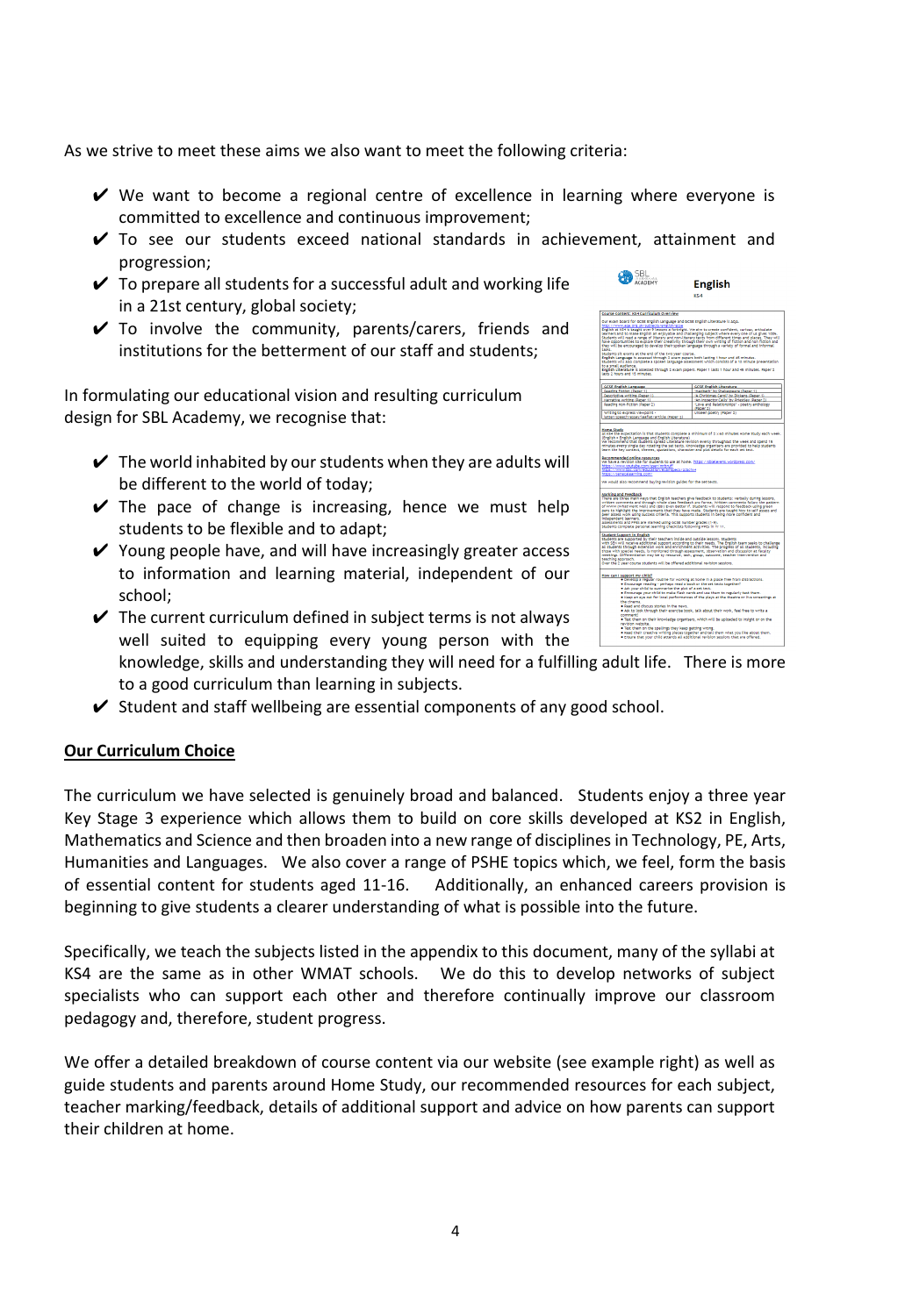Currently, additional support is offered for students in Maths and English at KS4. This is limited currently by a lack of financial capacity. Similarly, in KS3, we need to find additional capacity to rapidly improve students' core skills on entry and for those who fall considerably behind.

A small number of students with SEN have amendments made to their timetables in order to meet specific learning and social needs. This is done on a personal basis for each student.

# **Schemes of Learning:**

Curriculum Leaders are required to reflect on their curriculum:

We want KS3 to provide:

- Inspiration for all of our learners.
- The right level of challenge, leading on from what was learnt in KS2.
- A clear aspirational path through to age 18 and beyond.
- A strong enough focus on written and oral skills.
- An intelligent balance between disciplinary and substantive knowledge.
- An environment which provides the necessary thinking skills.
- Opportunities to develop the right attitudes.
- Opportunities to develop resilience.
- Opportunities to develop personal skills.

Curriculum leaders audited their KS3 curriculum in the summer of 2018 and, where necessary, redrafted documents to ensure that schemes met the criteria above and give students every chance of success.



### **Curriculum Development**

The job of the CTL is to oversee the curation of a curriculum that is sequenced intelligently in a logical progression, building on what has gone before towards clear endpoints; ensuring embedded learning as well as creating opportunities for students to have misconceptions and gaps in knowledge and skills addressed so that no student is left behind.



# **Through our schemes we have attempted to ensure that:**

- 1) Schemes of learning will be designed using the school pro-forma and will contain curriculum detail on: context, intent, key skills, learning objectives, differentiation and resources;
- 2) There is consistency in terms of curriculum delivery. Schemes of learning are used as a basis for planning by all staff;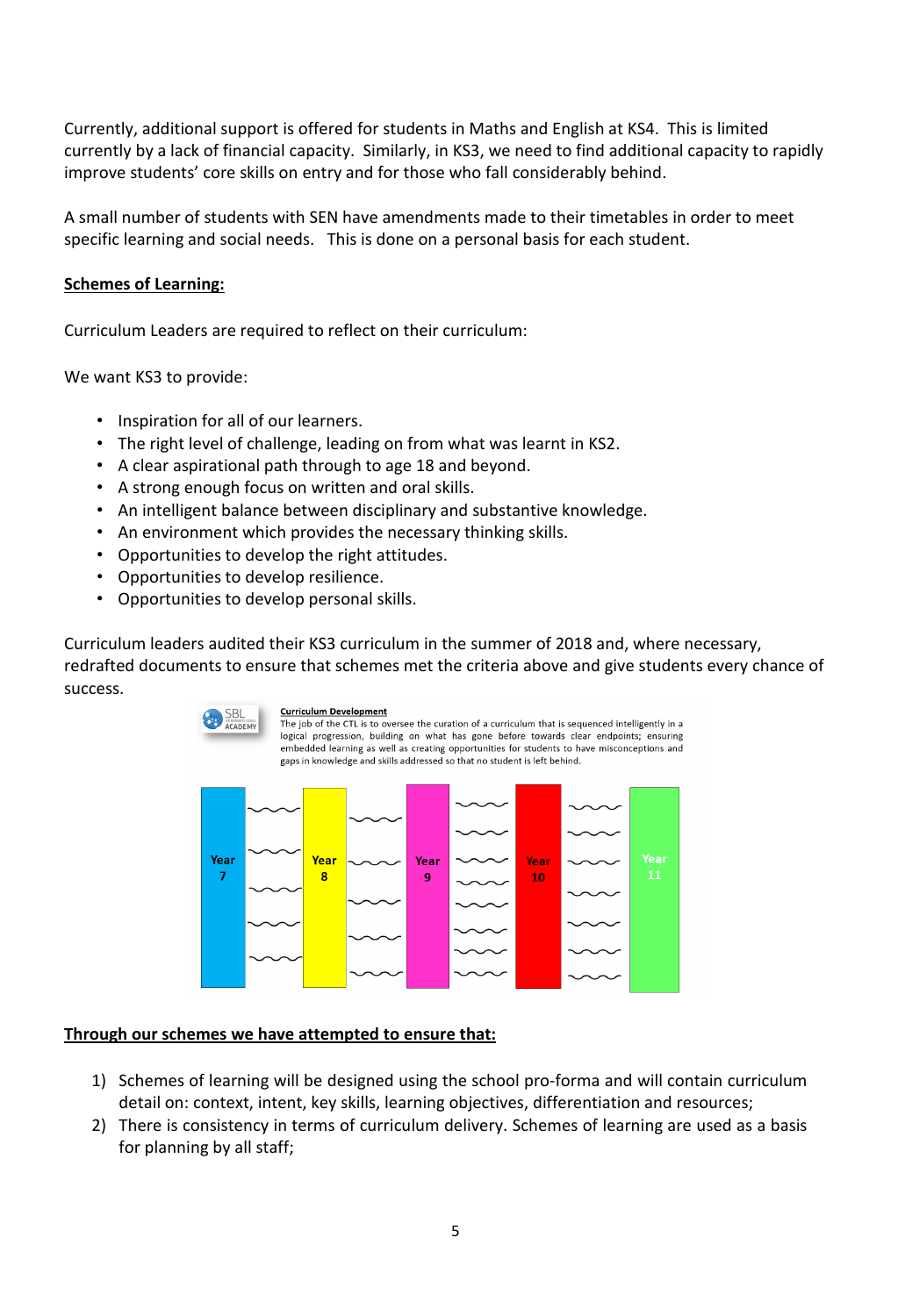- 3) Topics are interlinked between different subjects to facilitate inter disciplinary learning. Learning can be concurrent or designed in a linear fashion to build, as appropriate to the needs of the subject.
- 4) Sometimes, topics are interleaved to ensure that knowledge is retained throughout the academic year and Key Stage. We also try to ensure that topics are not repeated unnecessarily which could narrow the experience and learning of a child.
- 5) There is a consistency of approach towards assessment which matches the school's expectation and policy;
- 6) Student performance data is reviewed on a regular basis to ensure that any necessary changes to the curriculum are planned and carried out in a timely fashion to meet student need, as decided by the CTL.
- 7) Curriculum and assessment detail for KS3 and KS4 is available on our website for students and parents in order to assist learning and engagement at home.

In our teaching, we have expressed a pedagogy to encourage learning which is rooted in a clear purpose with active, engaged students who are challenged through well matched tasks and thoughtful, probing questioning. Excellent student behaviour is maintained through a consistent application of ready to learn.



As outlined in our Teaching and Learning Policy, effective teaching, learning and assessment will meet the needs of all learners, as our teachers will facilitate challenging and engaging learning opportunities through consistent application of our Ready to Learn Policy.

Curriculum details are available via our website

# **Assessment**

Assessment is carried out in line with other WMAT secondary schools. This information is used to benchmark performance and to aid learning from other schools.

Good assessment is intrinsic to broad and balanced learning because it helps us to evaluate our curriculum, measure student progress and identify the children who need more support or greater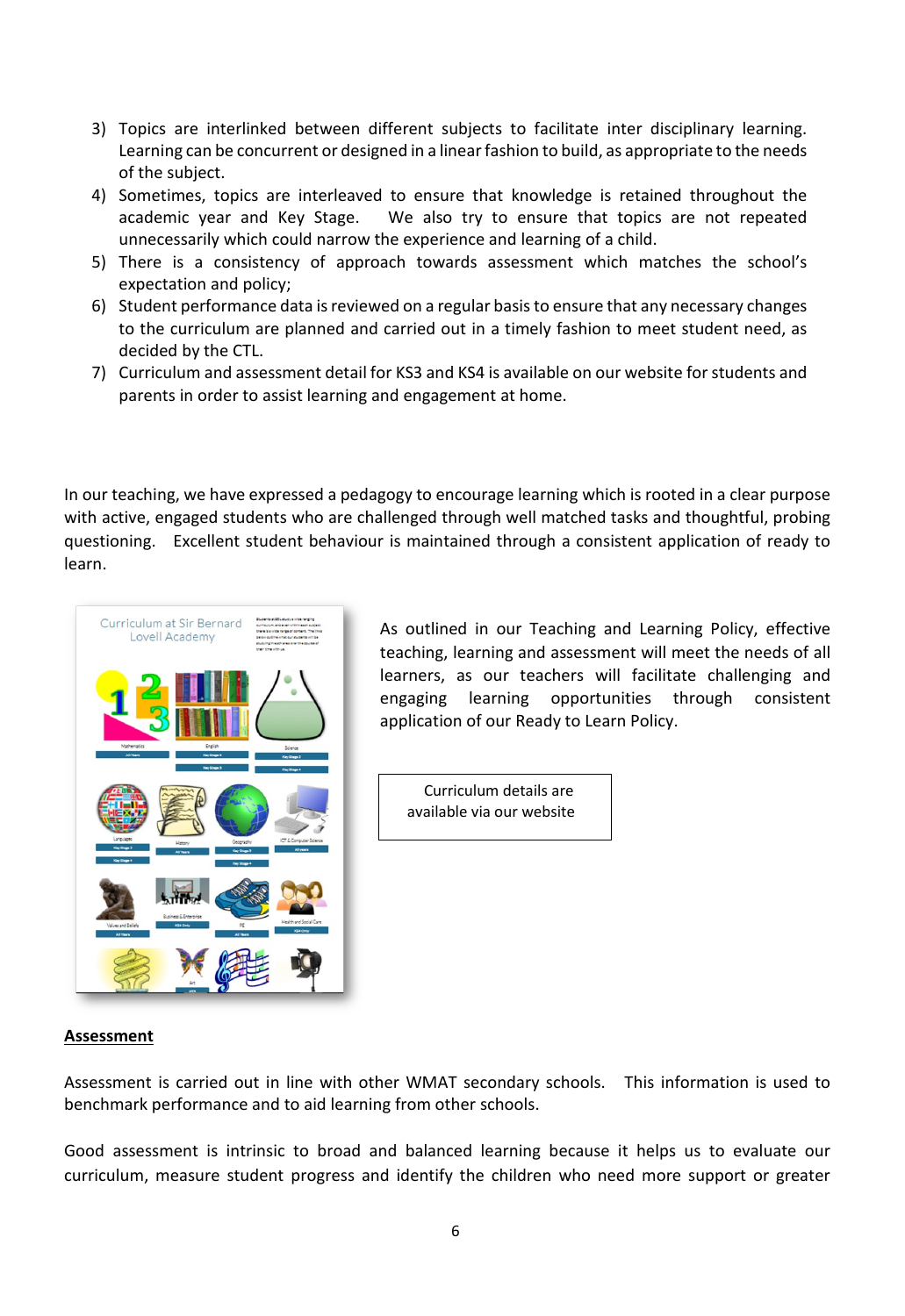challenge. Good assessment always has a purpose and, when practice is strong, is done to inform the planning of excellent lessons and gives students clear next steps on how to improve.



We believe that there is a strong, interconnected dependence between teaching, learning and assessment. All three areas inform each other.

Assessment is vital to the education process. In our school the most visible assessments tend to be summative. Summative assessments are used to measure what students have learnt e.g. at the end of a unit and to ensure students have met required standards.

Assessment also serves a formative function. In our classrooms, formative assessment refers to frequent, interactive assessments of student progress and understanding to identify learning needs and adjust teaching appropriately. Teachers using formative assessment approaches and techniques are better prepared to meet diverse students' needs – through differentiation and adaptation of teaching to raise levels of student achievement and to achieve improved student outcomes.

# Evidence, Analysis, Action



In our curriculum teams we have evolved a methodology we call "Evidence, Analysis, Action". Through analysis of our aggregated assessment information we consider the progress our students are making and then plan the next phase accordingly, in order to address misconceptions, strengths and where personal skills may lack. We take this information and intervene on an individual, group, class, cohort and school level as necessary.

To inform this, our teaching cycles are organised in the following format to facilitate excellent learning: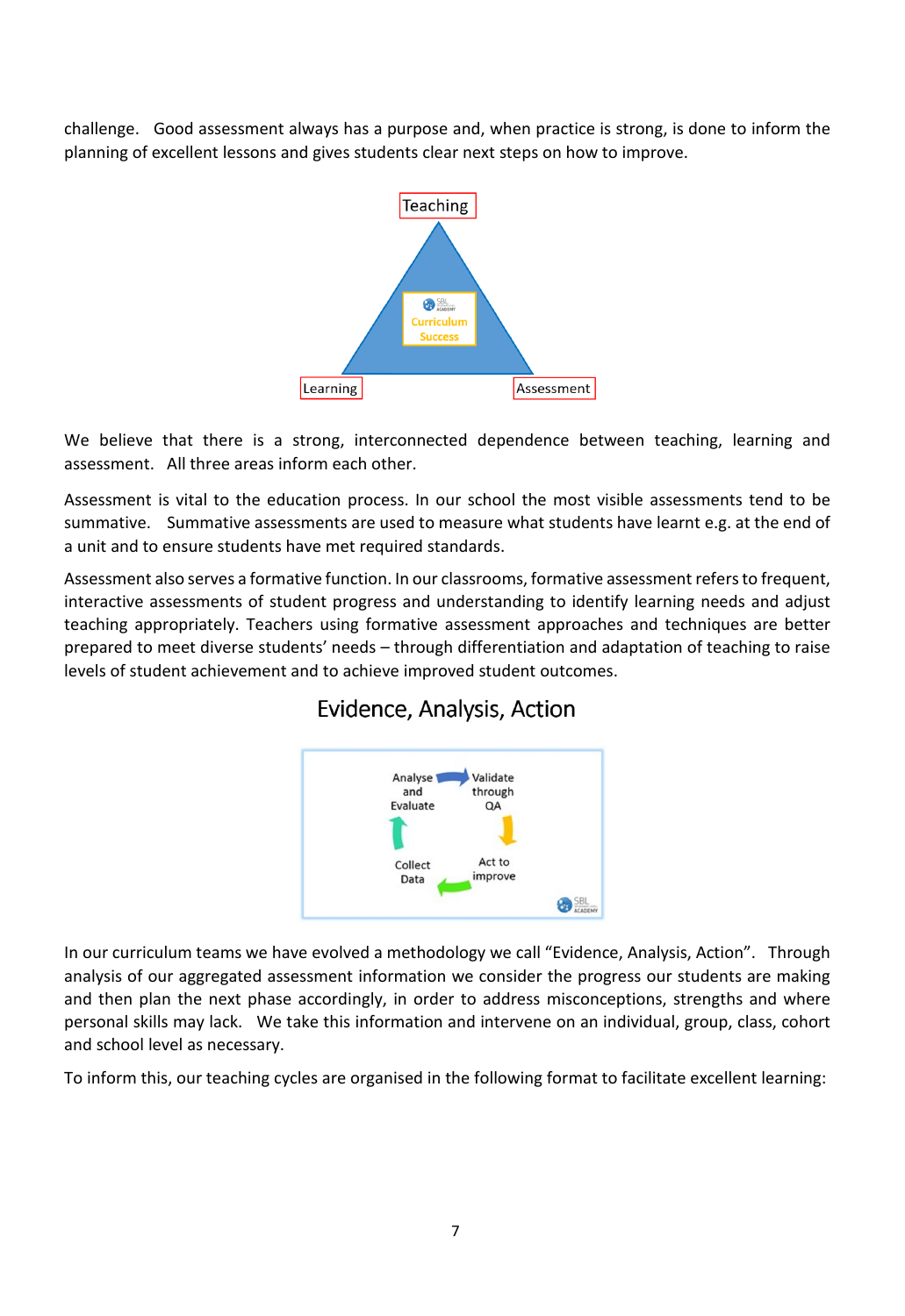The example below assumes a suite of forty lessons. In each cycle, four lessons teach new content followed by a lesson of revision, one lesson for testing and two lessons set aside for assessment feedback and time to address student misconceptions.

| Lesson 1 | Lesson 2 | Lesson 3 | <b>Lesson 4</b> | <b>Revise</b> | <b>Assess</b> | <b>Feedback &amp; time to address</b><br>misconceptions (2 lessons) |
|----------|----------|----------|-----------------|---------------|---------------|---------------------------------------------------------------------|
| Lesson 1 | Lesson 2 | Lesson 3 | Lesson 4        | <b>Revise</b> | <b>Assess</b> | <b>Feedback &amp; address</b><br>misconceptions (2 lessons)         |
| Lesson 1 | Lesson 2 | Lesson 3 | <b>Lesson 4</b> | <b>Revise</b> | <b>Assess</b> | <b>Feedback &amp; address</b><br>misconceptions (2 lessons)         |
| Lesson 1 | Lesson 2 | Lesson 3 | <b>Lesson 4</b> | <b>Revise</b> | <b>Assess</b> | <b>Feedback &amp; address</b><br>misconceptions (2 lessons)         |
| Lesson 1 | Lesson 2 | Lesson 3 | <b>Lesson 4</b> | <b>Revise</b> | <b>Assess</b> | <b>Feedback &amp; address</b><br>misconceptions (2 lessons)         |

Units of work are split into four sections where, depending on the frequency of lessons across the year, learning, teaching and assessment takes place as follows:

- 1) The chosen suite of knowledge, understanding and skills are taught in a suite of lessons; Learning here is supplemented by home study;
- 2) A period of revision takes place leading up to a formal assessment;
- 3) A formal assessment is taken. This assessment will take into account work undertaken in recent weeks and may also assess concepts covered earlier in the key stage;
- 4) Teacher evaluation of the assessment is used to re-teach elements which may not be secure and misconceptions are addressed. In particular, key language is re-taught to embed the vocabulary required;
- 5) Teachers use end of year, subject specific descriptors to benchmark progress against each student's starting point. The progress descriptors will also be helpful for parents and students to inform work at home and to show where students are and where the future will lead;



6) CTLs use cohort wide information to decide if adjustments need to be made to the current scheme of learning. At key times of the year, the Principal requests a summary of this analysis by curriculum leaders following some of our data collection points throughout the year. This is to inform changes to curriculum provision, intervention and to ensure the quality of monitoring at teacher and curriculum team level.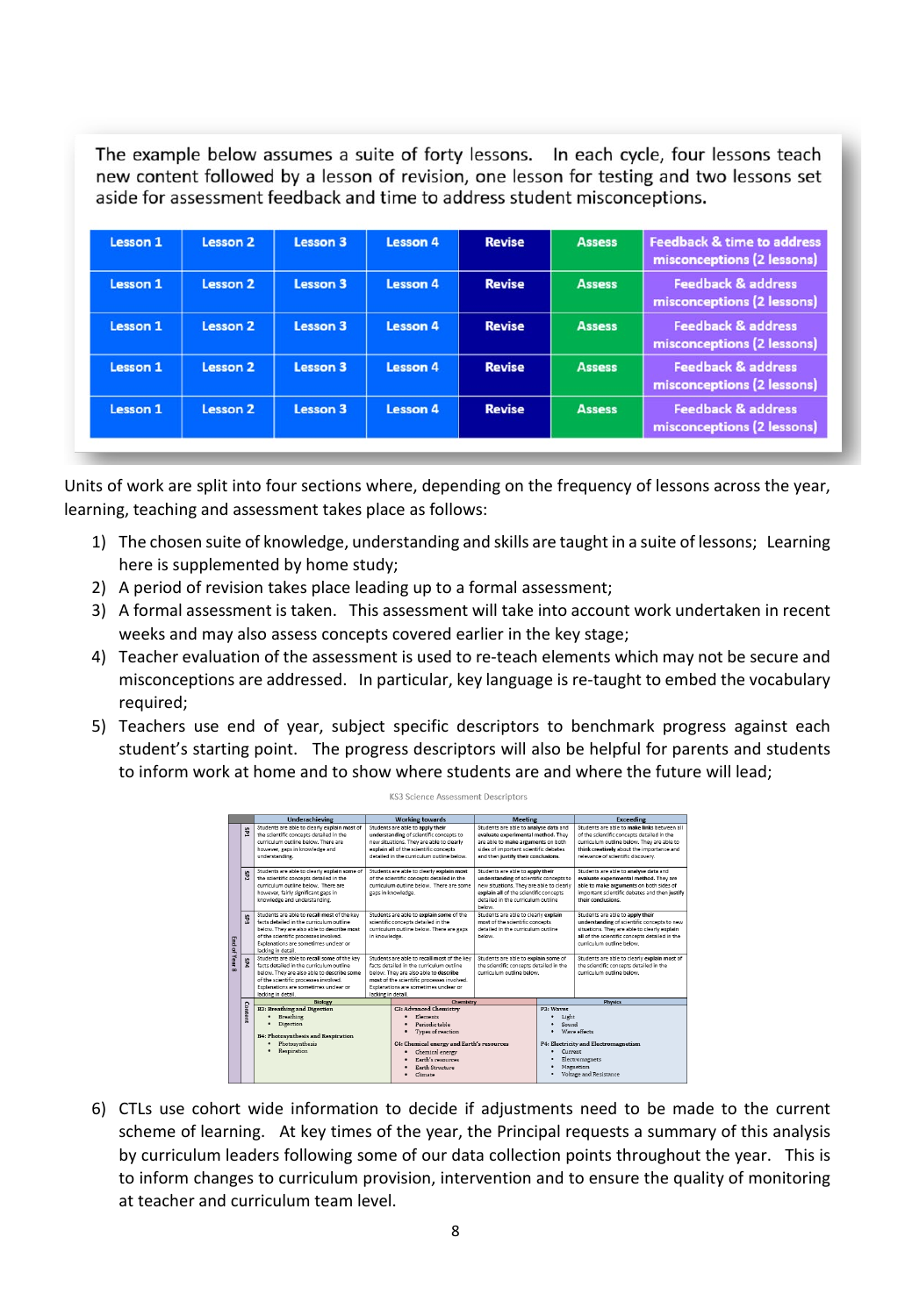# **Assessment Classification at KS3**

At KS3, each student is designated a 'Flightpath' based on a Starting Point (or SP). Our SP bands are set as follows:

Using a student's KS2 starting point as a base measure, each individual student will work at a level to be on track to achieve the following grades at the end of KS4.

- SP1: Grade 8 or 9
- SP2: Grade 6 or 7
- SP3: Grade 4 or 5
- SP4: Grade 1, 2 or 3.

Teachers are asked to grade whether a child is **E**xceeding expectations for the band as a whole, **M**eeting, **W**orking towards or **U**nder-performing at these benchmarks.

FPs are 'fine graded' with a + or  $-$  to show students working at the top middle or bottom of the band e.g. SP2+, SP2, SP2-.

FPs are initially devised using FFT 5 to produce a challenging expectation for each child. The FP is based on an average of the English/Maths score at KS2 as this the basis for accountability when constructing KS4 baselines.

In the unusual event of a child not being automatically placed on an aspirational SP, it will be possible to move students positively 'upwards' onto a new Flight Path in individual subjects so as to ensure recognition of progress, reward aspiration and to encourage social mobility, especially for disadvantaged students. Students will not be able to move down to a lower Flight Path without the express consent of the Vice Principal (curriculum).

We also measure student's attitude to learning, home study, behaviour and the "quality of oral contribution". This is to assist parental understanding of a student's performance in each lesson and to inform intervention here at school.

Our classroom assessments must be planned to inform formal reports which are sent home to parents, typically at the following times. This is important work which is done to support the relationship between home and school and to facilitate learning at home. A precise list of dates is published in the summer term and added to our calendar.

| Year                              | <b>Review 1</b> | <b>Review 2</b> | <b>Review 3</b> | <b>Review 4</b> | <b>Confirmation</b> |  |
|-----------------------------------|-----------------|-----------------|-----------------|-----------------|---------------------|--|
| Year 7                            | $Oct *$         | Nov             | Feb             | Jun             |                     |  |
| Year <sub>8</sub>                 | Oct *           | Nov             | Feb             | Jun             |                     |  |
| Year 9                            | Oct *           | Jan             | Mar             | May             |                     |  |
| Year 10                           | Oct             | Nov             | Mar             | Jul             |                     |  |
| Year 11                           | Oct             | Dec             | Feb             | Mar             |                     |  |
| Year 12                           | Sep*            | Nov             | Jan             | Mar             | May                 |  |
| Year 13                           | Sep             | Nov             | Jan             | Mar             |                     |  |
| *Attitude to Learning Review ONLY |                 |                 |                 |                 |                     |  |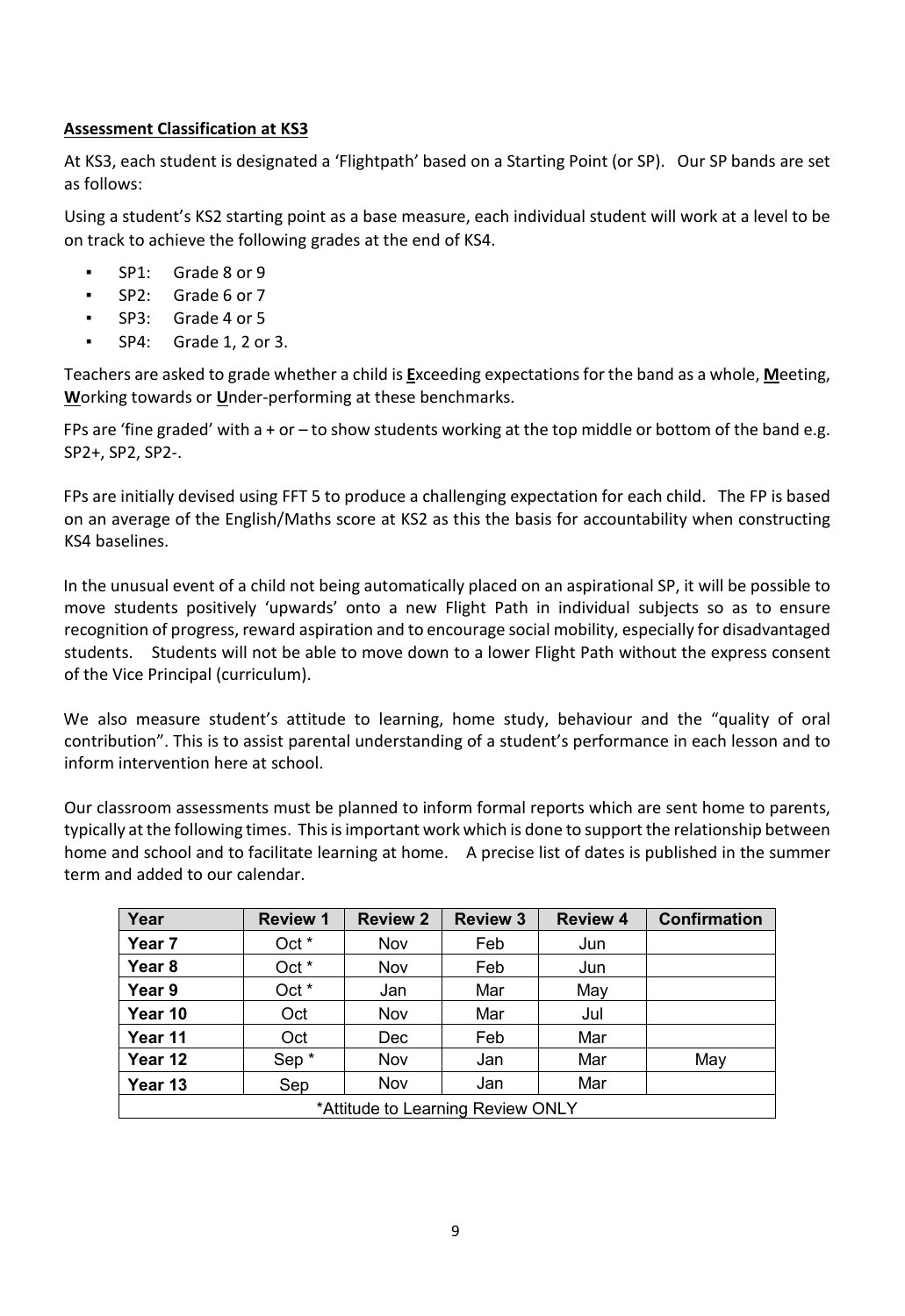# **Roles and Responsibilities:**

- A) The **Principal** is responsible for ensuring that:
	- 1 The rationale and aims of the curriculum design at whole school and team level are shared across the school and fully understood by all;
	- 2 Curriculum principles include the requirements of our overall aims;
	- 3 There is a coherent strategy to improve student literacy across the whole school;
	- 4 Mathematical fluency and confidence in numeracy are regarded as preconditions of success across the curriculum;
	- 5 Subject leaders have the knowledge, expertise and practical skill to design and implement a curriculum;
	- 6 Subject leaders at all levels have clear roles and responsibilities to carry out their role in curriculum design and delivery;
	- 7 Leaders ensure that ongoing professional development/training is available for staff to ensure that curriculum requirements can be met and that curriculum expertise is allowed to develop across the school;
	- 8 Curriculum delivery is equitable for all groups and is appropriate.

# B) The **Vice Principal (Curriculum)** will:

- 1. Have an oversight of curriculum structure and delivery within each key stage;
- 2. Have detailed and up-to-date schemes of learning in place for the delivery of courses within their key stage;
- 3. Centrally store schemes of learning which are monitored and reviewed on a regular basis;
- 4. Issue levels of attainment and rates of progress following assessment which can be used as evidence to inform actions taken to improve student learning;

# C) The **Vice Principal (Teaching and Learning)** will:

- 1. Have an overview of the quality of teaching and learning in the academy, facilitating support and challenge to enable all teaching staff to provide exceptional learning opportunities for all students;
- 2. Coordinate and lead a CPLD Programme, to ensure all staff are enabled to engage in CPLD opportunities to impact positively on their own practice and secure the school improvement priorities;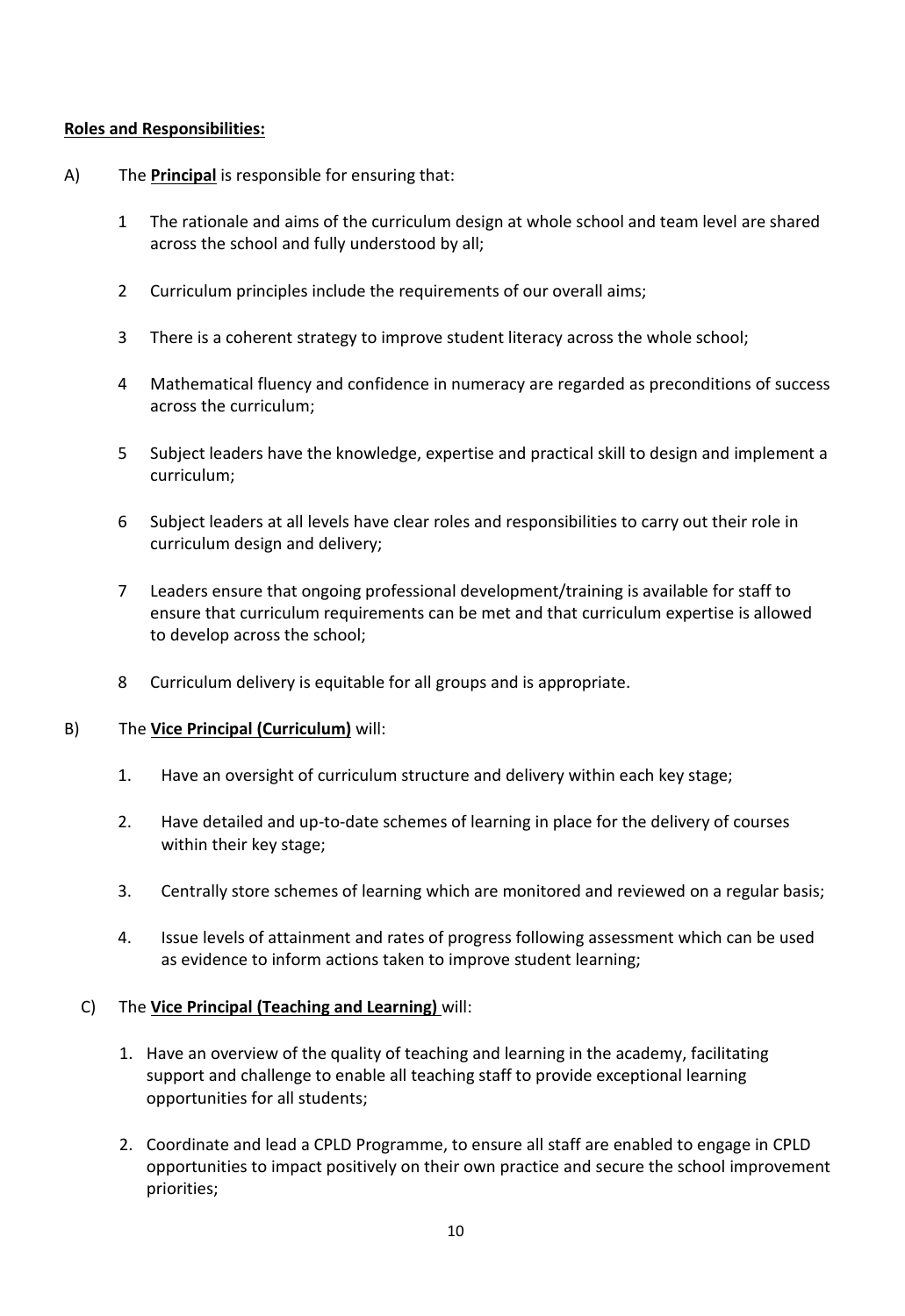3. Coordinate and standardise Quality Assurance practices, to ensure Curriculum Team Leaders uphold standards and hold their teams to account for the quality of T&L and subsequent final outcomes for learners in their subject.

# D) The role of **Curriculum** Team Leaders is to ensure that:

- 1 The subject curriculum is planned using resources selected to serve the school's vision and curricular intention;
- 2 The curriculum is planned to ensure sufficient coverage of knowledge across the subject over time and to meets students' learning needs;
- 3 There is a model of curriculum progression for every subject in the form of a detailed scheme of learning with clear outcomes at the end of each year of study;
- 4 Assessments are reliable and are designed to allow teachers to have a clear understanding of the full acquisition of knowledge, understanding and skills and does not rely on test scores alone to establish progress;
- 5 Curriculum leaders understand the important concepts related to curriculum design, such as knowledge progression and sequencing of concepts;
- 6 Curriculum coverage allows all students to access the content and make progress through the curriculum;
- 7 Reading is prioritised to allow students to access each subject;
- 8 The curriculum is regularly reviewed and quality assured at subject level to ensure that it is implemented well;
- 9 Interventions are appropriately delivered to enhance students' capacity to access the full curriculum;
- 10 Staff performance is monitored and consistent application of our policies is achieved in all classrooms and learning spaces. Where staff require support, this is offered in a timely and effective fashion to ensure that standards remain high.
- E) The role of Teaching staff and learning support staff is to:
	- 1) Ensure that the school curriculum is implemented in accordance with this policy;
	- 2) Keep up to date with developments in their subjects;
	- 3) Have access to, and be able to interpret, data on each student to inform the design of future learning so that it meets student need;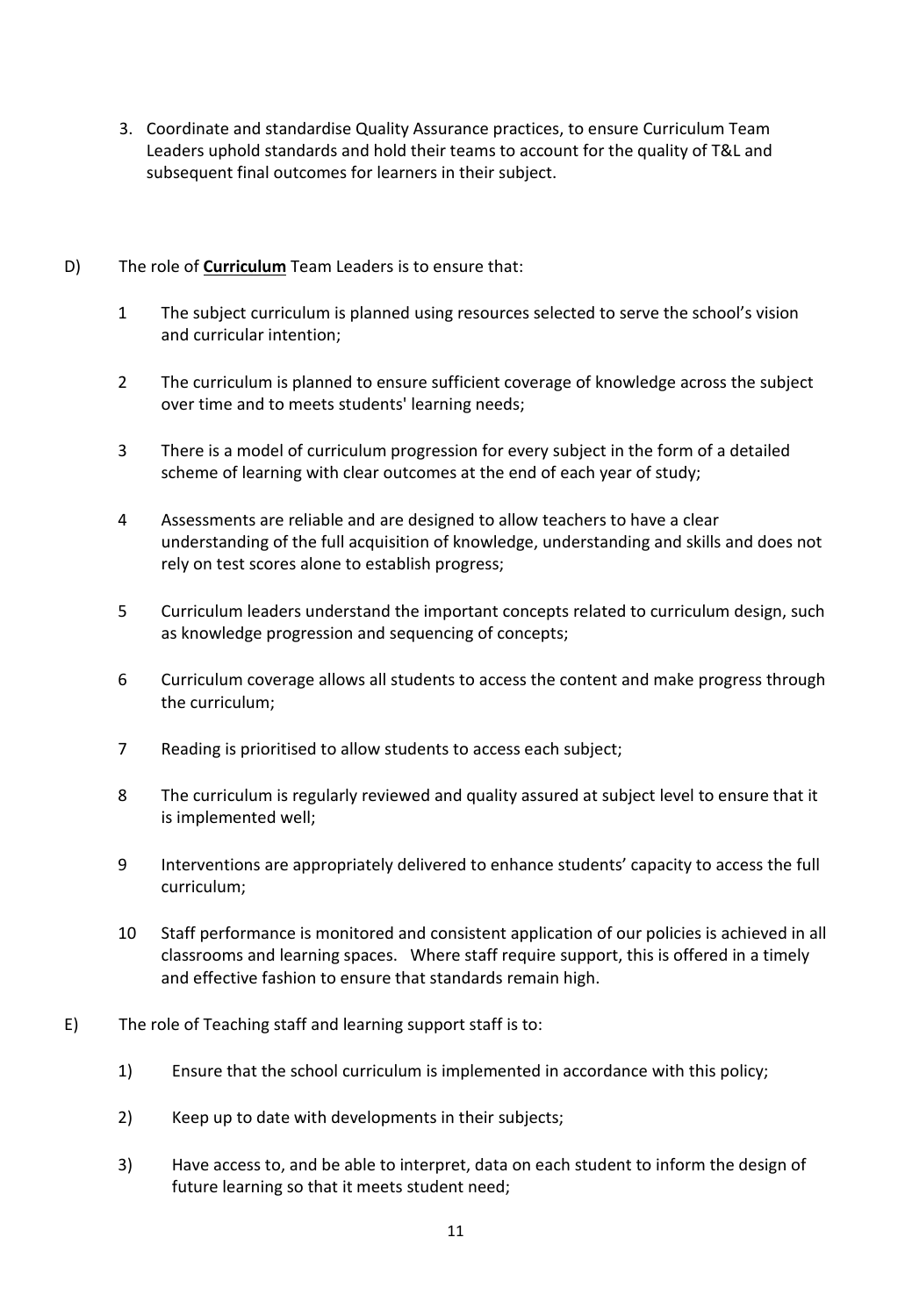- 4) Share and exchange information about best practice amongst their colleagues through external networks, resulting in dynamic and relevant lessons;
- 5) Participate in high quality professional development, working with other teachers to develop their skills in understanding the learning needs of their students and how best to address those.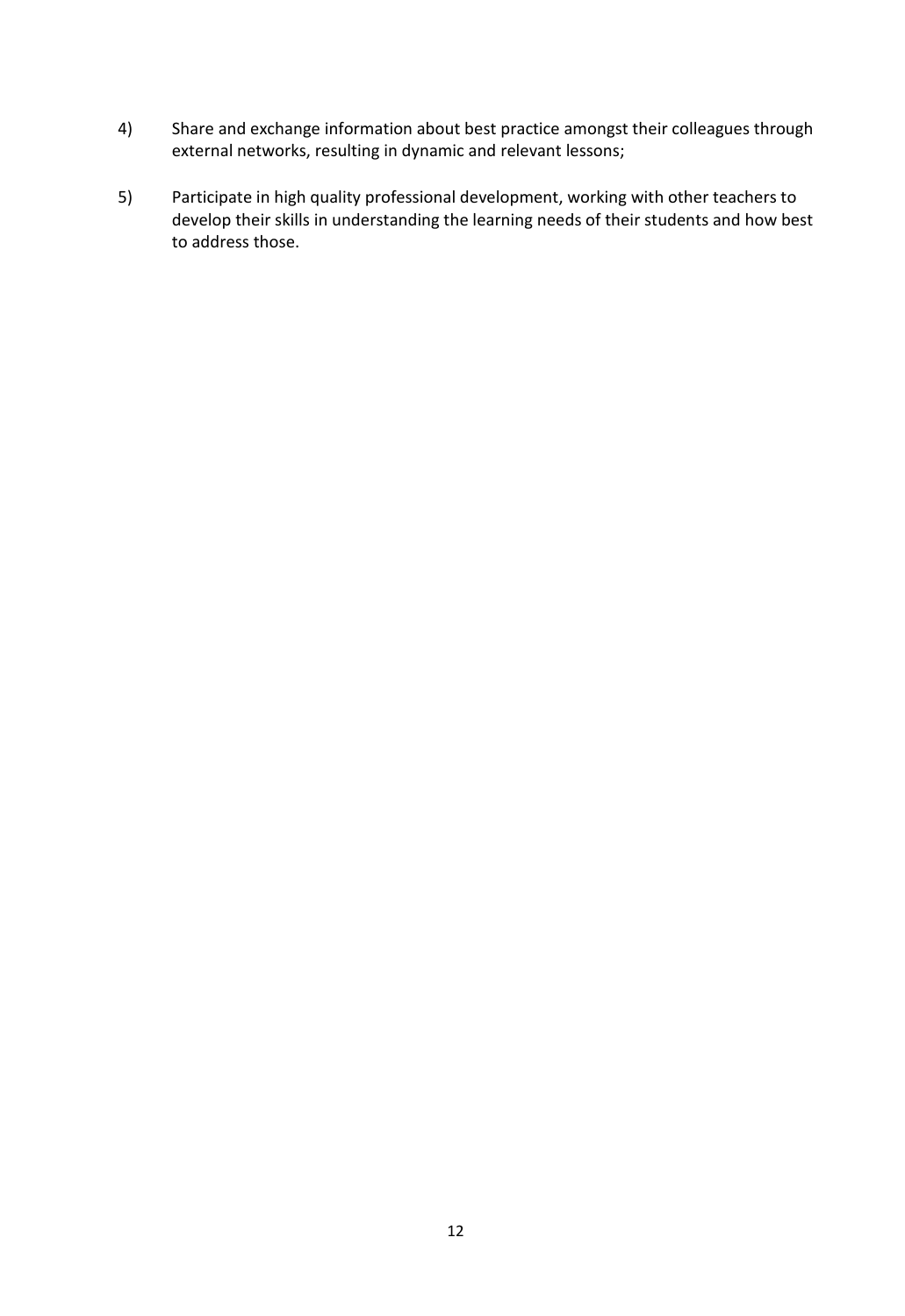# Appendix

| Year   | Subject           | No of lessons  | Subject                     | No of lessons  |
|--------|-------------------|----------------|-----------------------------|----------------|
|        |                   | per fortnight  |                             | per fortnight  |
| Year 7 | Mathematics (set) | 7              | <b>English</b>              | $\overline{7}$ |
|        | <b>Science</b>    | 6              | <b>PE</b>                   | $\overline{4}$ |
|        | <b>Technology</b> | $\overline{4}$ | Art                         | $\overline{2}$ |
|        | Languages         | 5              | Geography                   | 3              |
|        | <b>History</b>    | $\overline{4}$ | IT                          | $\overline{2}$ |
|        | <b>Music</b>      | $\overline{2}$ | Performance                 | $\overline{2}$ |
|        | <b>PSHE</b>       | $\overline{1}$ | <b>Values &amp; Beliefs</b> | $\overline{2}$ |
| Year 8 | Mathematics (set) | 7              | English                     | $\overline{7}$ |
|        | Science           | 6              | PE                          | $\overline{4}$ |
|        | Technology        | 4              | Art                         | $\overline{2}$ |
|        | Languages (set)   | 5              | Geography                   | $\overline{4}$ |
|        | History           | $\overline{4}$ | IT                          | $\overline{2}$ |
|        | <b>Music</b>      | $\overline{2}$ | Performance                 | $\mathbf{1}$   |
|        | <b>PSHE</b>       | $\overline{1}$ | Values & Beliefs            | $\overline{2}$ |
| Year 9 | Mathematics (set) | 7              | English                     | 7              |
|        | Science           | 6              | PE                          | $\overline{4}$ |
|        | Technology        | $\overline{4}$ | Art                         | $\overline{2}$ |
|        | Languages (set)   | 5              | Geography                   | $\overline{4}$ |
|        | History           | 3              | $\mathsf{I}\mathsf{T}$      | $\overline{2}$ |
|        | <b>Music</b>      | $\overline{2}$ | Performance                 | $\overline{2}$ |
|        | <b>PSHE</b>       | $\overline{1}$ | Values & Beliefs            | $\overline{2}$ |

| Year    | Subject                           | Per cycle | Core or<br>Optional | Subject                         | Per cycle      | Core or<br>Optional |
|---------|-----------------------------------|-----------|---------------------|---------------------------------|----------------|---------------------|
| Year 10 | Mathematics (set)                 | 8         | $\mathsf{C}$        | English Language & Lit          | 9              | С                   |
|         | Science (Combined)                | 10        | C                   | Science (Triple)                | $\overline{3}$ | $\Omega$            |
|         | PE (non-examined)                 | 3         | C                   | Art & Design                    | 5              | $\circ$             |
|         | Computing                         | 5         | O                   | German                          | 5              | $\circ$             |
|         | Geography                         | 5         | $\overline{O}$      | French                          | 5              | $\circ$             |
|         | <b>History</b>                    | 5         | $\overline{O}$      | <b>Engineering Manufacture</b>  | 5              | $\Omega$            |
|         | <b>Product Design</b>             | 5         | $\circ$             | PE (examined)                   | 5              | $\circ$             |
|         | <b>Performance Skills</b>         | 5         | $\circ$             | Philosophy (RS)                 | 5              | $\Omega$            |
|         | <b>Business &amp; Enterprise</b>  | 5         | $\Omega$            | <b>Health &amp; Social Care</b> | 5              | $\overline{O}$      |
|         | <b>Hospitality &amp; Catering</b> | 5         | $\Omega$            | PSHE via tutor time             |                | C                   |
| Year 11 | Mathematics (set)                 | 8         | $\mathsf{C}$        | English Language & Lit          | 9              | C                   |
|         | Science (Combined)                | 10        | $\mathsf{C}$        | Science (Triple)                | 15             | $\overline{O}$      |
|         | PE (non-examined)                 | 3         | $\mathsf{C}$        | Art (Fine Art)                  | 5              | $\Omega$            |
|         | Computing                         | 5         | $\mathsf{O}$        | German                          | 5              | $\overline{O}$      |
|         | Geography                         | 5         | $\Omega$            | French                          | 5              | $\overline{O}$      |
|         | <b>History</b>                    | 5         | $\Omega$            | <b>Engineering Manufacture</b>  | 5              | $\Omega$            |
|         | <b>Product Design</b>             | 5         | $\Omega$            | PE (examined)                   | 5              | $\overline{O}$      |
|         | <b>Business</b>                   | 5         | $\Omega$            | Philosophy (RS)                 | 5              | $\Omega$            |
|         | Food & Cookery                    | 5         | O                   | <b>Health &amp; Social Care</b> | 5              | $\circ$             |
|         | Art (Textiles)                    | 5         | O                   | PSHE via tutor time             |                | C                   |